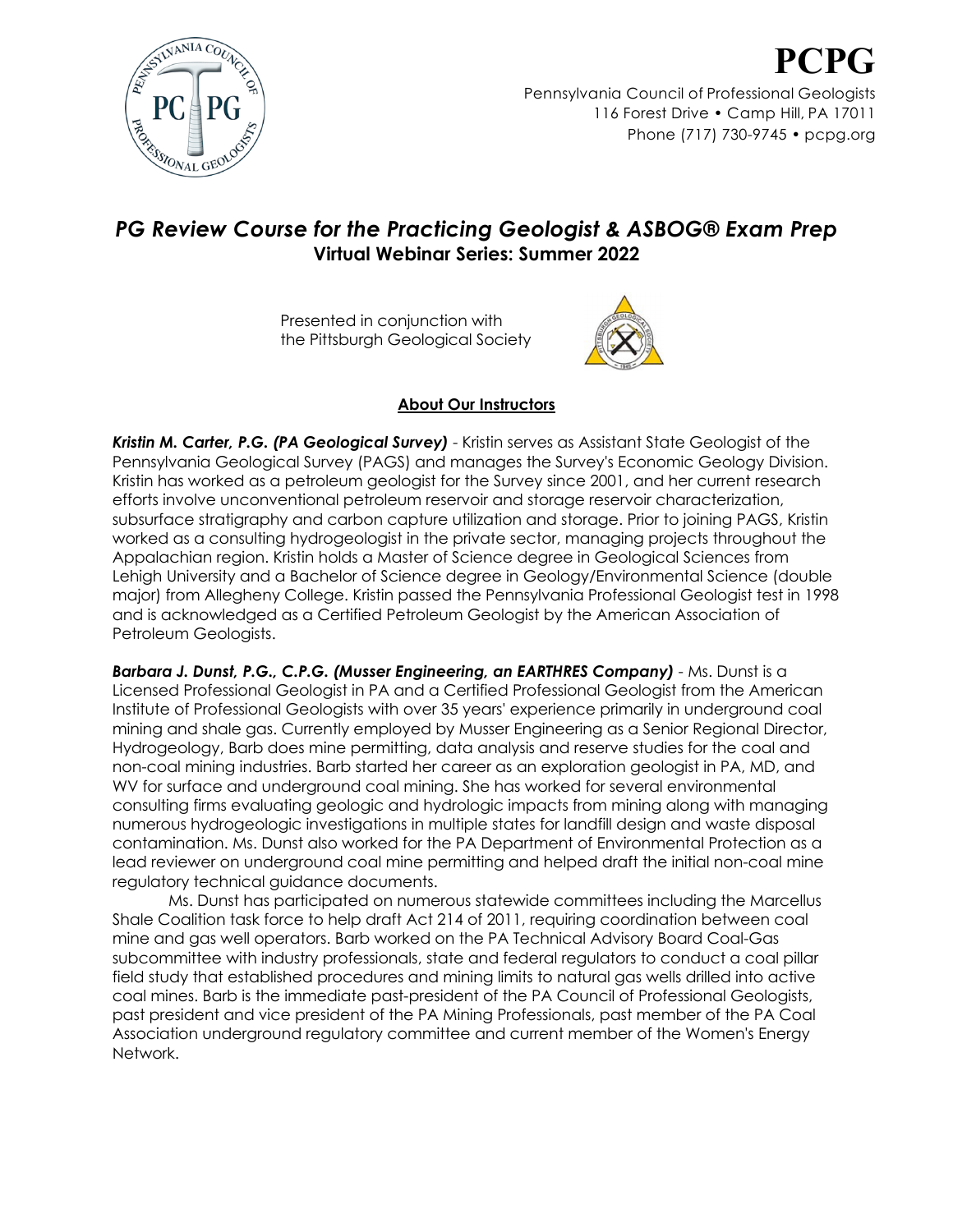*Kyle C. Fredrick, PhD (California University)* - Kyle is a Professor of Geology at California University of PA. He is the Treasurer of the Pittsburgh Geological Society for which he has also served as Vice President. He has a Ph.D. in Geology from University at Buffalo ('08), and a B.A. in Geology from University of Wisconsin - River Falls ('00). He teaches a wide variety of courses, primarily related to Hydrology, Hydrogeology and Environmental Geology, and leads an annual field course through distant areas of geologic interest in the US. His research focuses on stream/groundwater interactions and modeling groundwater flow in regional aquifers. His current research includes surface water pollution and surface/groundwater interactions in streams in southwestern PA, and flooding of wetlands and lowland areas in Wisconsin. Other research interests include fluvial geomorphologic response to natural and anthropogenic flow changes and landslide susceptibility modeling.

*Daniel Harris, PhD (California University)* - Daniel is an Associate Professor of Geology at California University of PA. He received his M.S. in Geochemistry from WVU in 2008 and his Ph.D. in Structural Geology from WVU in 2011. Before coming to California University of PA, Daniel worked as an adjunct lecturer at Bethany College, WV and WVU for several years. Daniel teaches a number of courses with a heavy emphasis on field work, including Mineralogy, Petrology, Structural Geology, Tectonics, Field Methods in Geology, Field Camp, Computer Applications in Geology, Earth Resources, Introductory Geology, Geochemistry, and Petroleum Geology. His research focuses on Mesozoic tectonic reconstructions of Arctic Basins using field mapping and geochronologic sample analysis. Other research involves new methods in apatite geochronology and 24-hour fluctuations of heavy metal concentrations in acid mine-impacted streams.

*Thomas E. Jordan, PhD, P.G. (Key Environmental, Inc.)* - Dr. Tom Jordan is part-time teaching and research faculty at Youngstown State University and a Supervising Geologist / Geophysicist with Key Environmental, Inc. located in Carnegie, Pennsylvania. He has a B.A. in geology from Alfred University, an MS in geology from SUNY at Fredonia, and a Ph.D. in geology / geophysics from the University at Buffalo. Dr. Jordan is a licensed PG in 10 states by ASBOG examination or reciprocity and has over 30 years of professional experience working on geophysical projects for clients in forensic investigation, environmental, engineering, and the resource exploration sectors.

*Gary M. B. Kribbs, P.G., President (AEON Geoscience. Inc.)* - Kribbs received a B.A. in geology and an M.S. in geology from the Univ. of Toledo. Registered as a P.G. in five states, he is a structural geologist with 40 years' experience. Kribbs has conducted numerous watershed evaluations with a specialty in spring source water hydrogeologic investigations for the private sector with a focus on deep structural aquifers. Kribbs has conducted numerous landslide and slope failure investigations in landslide terrain on PennDOT, VDOT and commercial developments, and other large earthworks projects throughout PA, OH, TX and VA. He has provided technical expertise for excavation, grading, and geologic hazard mitigations of sinkholes and karst features, and has conducted deep mine investigations for commercial, highway, and solid waste projects. Also, channel and sediment evaluations for dredge disposal for ACOE and local port authorities.

*Matthew Morris, P.G. (Gannett Fleming, Inc.)* - Matt is the Geotechnical Practice Leader with Gannett Fleming, Inc. located in Pittsburgh, PA. Matt holds a M.S. in Geology from Kent State University, B.S. in Geology and Earth Science from Clarion University, and obtained his P.G. via ASBOG examination in 2005. Matt is Past President of the Association of Environmental and Engineering Geologists. Since joining Gannett Fleming in 1999, Matt has worked on a variety of